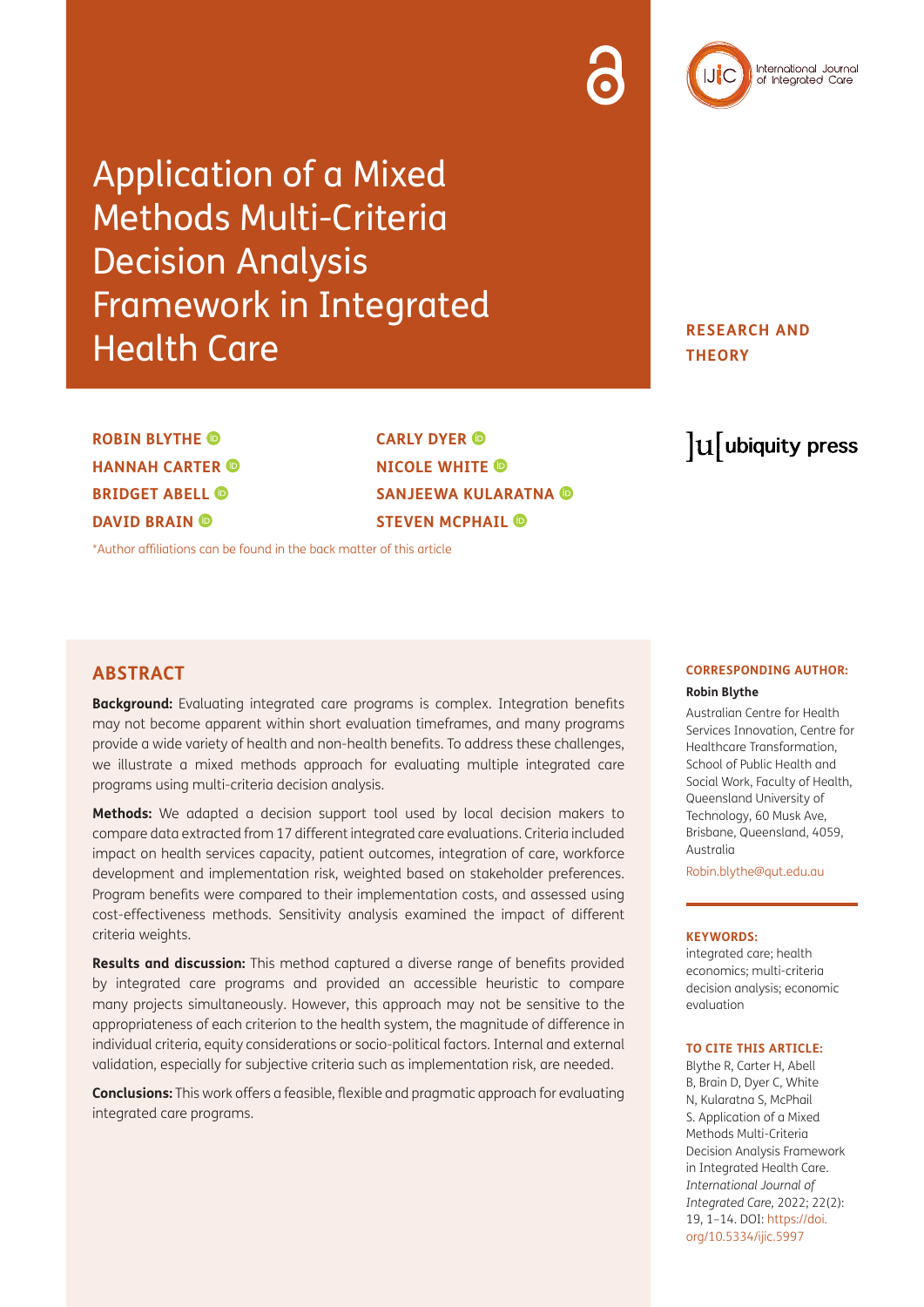## **BACKGROUND**

Integrated care to overcome health system fragmentation and provide attentive patient-centred healthcare is an important objective in contemporary healthcare delivery [\[1\]](#page-11-1). It has been consistently identified as a priority for health services reform to ensure health systems can continue to meet patient needs while managing rising costs [\[2,](#page-11-2) [3](#page-11-3)]. Integrated care has also been recognised as an important mechanism by which to achieve the *quadruple aim* of health system optimisation: enhancing patient experience, improving population health, reducing costs, and improving the work life of health care providers [[4](#page-11-4)]. The World Health Organization (WHO) defines integrated care as "the organisation and management of health services so that people get the care they need, when they need it, in ways that are user-friendly, achieve the desired results and provide value for money" [[5](#page-11-5)]. It further describes integration as the delivery of the "continuum of health promotion, diagnosis, treatment, disease management, rehabilitation and palliative care services, at the different levels and sites of care within the health system, and according to their needs, throughout their whole life" [\[6](#page-11-6)]. Common concepts in integrated care frameworks cite additional values such as person-centredness, sustainability and transparency [\[7\]](#page-11-7), suggesting that a broad umbrella of terms and ideas can constitute integration [\[8\]](#page-11-8).

The practical implementation and evaluation of integrated care is challenging due to its conceptual ambiguity and complex interplay of systems and individuals. The WHO definitions above encompass more information than is typically feasible to evaluate in the scope of assessing health services. Also, long term improvements in health outcomes and efficiency gains which may occur years later are often not visible in the short turnarounds typically required for health services evaluation to align with funding cycles [\[9\]](#page-12-0). While some indicators do exist to measure individual domains of integrated care [\[10\]](#page-12-1), quantifying and combining these domains to assess overall integration of programs is challenging. Additionally, the wide variety of outcomes resulting from integration may not be readily compared across projects or settings. For example, a scoping review identified both the Greek Open Care Centres for the Elderly program, which provided older adults with comprehensive primary care in the home, and the New Zealand Healthy Housing Programme to reduce housing-related health issues such as poor ventilation, as examples of integrated care initiatives [[11](#page-12-2)]. However, if both were competing for the same limited health budget, summarising and comparing the diverse benefits would be challenging. The complexity of integrated care requires evaluation of not only effectiveness and cost-effectiveness, but also an understanding of the mechanisms of action: what worked, what did not, and why, during implementation [\[8](#page-11-8)]. These concepts can also help to understand what constitutes integration in the applied setting.

This paper presents an approach to address these issues by synthesising quantitative and qualitative information in a flexible multi-criteria decision analysis (MCDA) framework to examine and evaluate integration in an applied healthcare setting. In this context, MCDA is defined as the evaluation of multiple independent outcomes, weighted by decision makers' preferences and aggregated into a single estimate of total benefit. The use of MCDA in health services research is increasing. Health technology assessments, economic evaluations and priority setting have all been reviewed using this technique in situations where a simple cost-effectiveness or cost-benefit calculation is deemed too narrow in scope [[12–15](#page-12-3)]. This is a potentially suitable framework for assessing integration, where benefits may be intangible in the short term and when longer evaluation periods are impractical.

The aim of this study was to describe this MCDA framework and examine its application and suitability for evaluating 17 health services projects, which were funded to test new models of integrated care.

## **METHODS SETTING**

In 2016, the Minister for Health in Queensland, Australia, announced an investment of \$35 million AUD to support integrated models of healthcare. The Integrated Care Innovation Fund (ICIF) was designed to support publicly funded Hospital and Health Services to work in partnership with their local Primary Health Networks (PHNs), government departments, not-for-profit groups and private sector providers to develop and test novel approaches to integrated care. The ICIF used a region-specific approach in which health services designed interventions for their local populations, with the goal of assessing feasibility and sustainability of future state-wide implementation. Twenty-three health innovation projects were funded, spanning 13 of the 16 Hospital and Health Services (HHSs) and six of the seven PHNs across Queensland. Projects were selected by the state government using the following criteria: relevance to large populations in Queensland, enhancement of patient experiences, potential cost-savings, and expected improvement in experience and workload of healthcare providers. Of these 23 projects, 17 delivered evaluable models of care. Projects are summarised in [Table 1](#page-3-0), classified according to geographic remoteness [[16\]](#page-12-4) and level of integration [\[17](#page-12-5)]. Integration level is described in [Table](#page-5-0)  [3](#page-5-0). Projects addressed a wide variety of populations and chronic health conditions including Hepatitis C, frailty, and mental health.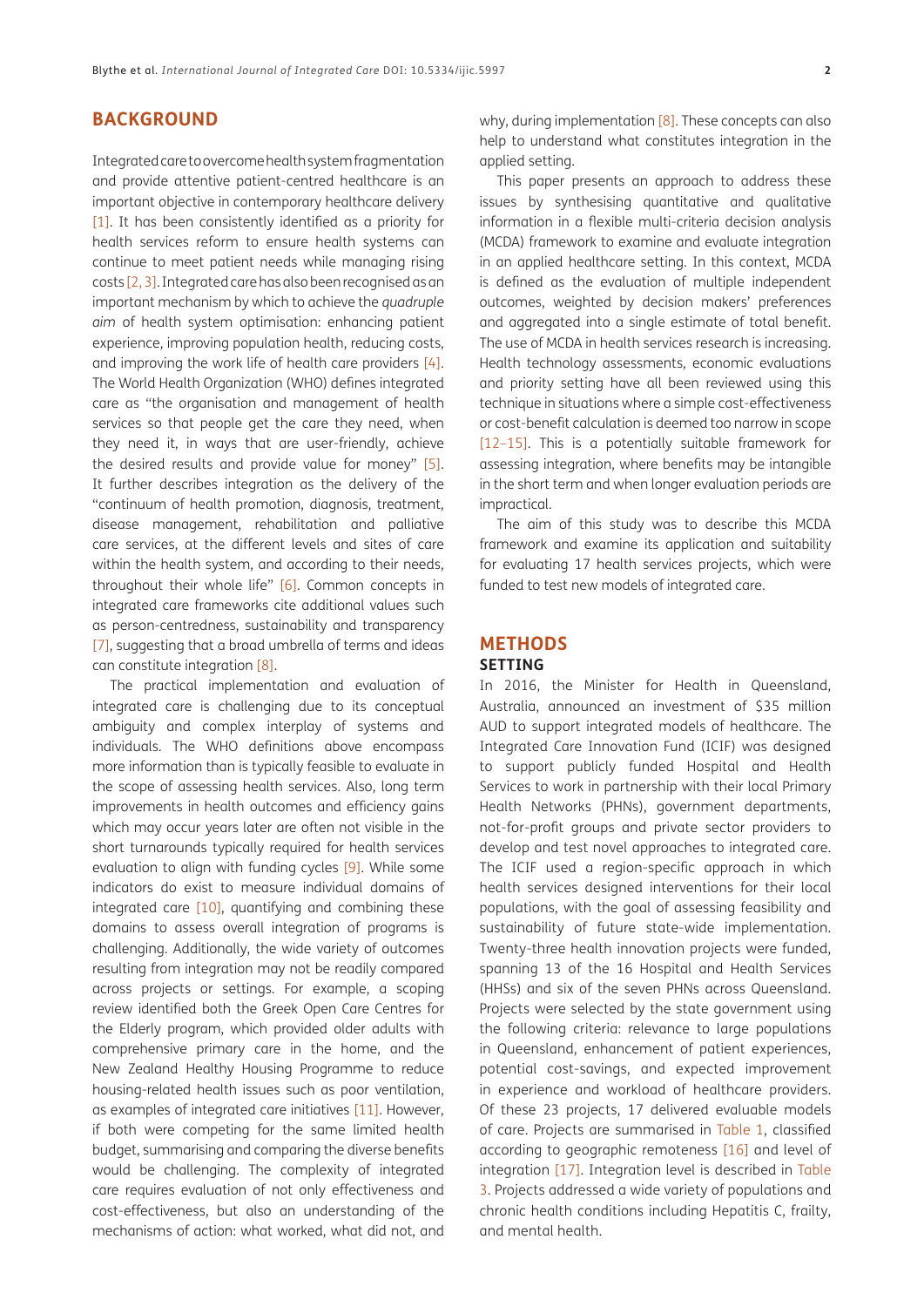| <b>PROJECT</b><br><b>NUMBER</b>                                      | <b>PROJECT DESCRIPTION</b>                                                                                         | <b>LOCATION</b>        | <b>KEY COMPONENT(S)</b>                                                                                                                        | <b>LEVEL OF</b><br><b>INTEGRATION</b> |
|----------------------------------------------------------------------|--------------------------------------------------------------------------------------------------------------------|------------------------|------------------------------------------------------------------------------------------------------------------------------------------------|---------------------------------------|
| $\mathbf{1}$                                                         | Online pathway for the<br>diagnosis, referral, and                                                                 | Remote<br>to very      | Introduction and training for a stepped care mental health<br>model in emergency departments                                                   | Professional                          |
|                                                                      | management of primary<br>remote<br>mental health care                                                              |                        | Software platform to give providers shared access to patient<br>information                                                                    | Organisational                        |
| 2                                                                    | Improving access and care<br>planning for the management<br>of COPD*                                               | Major city             | Creation of a multidisciplinary pulmonary rehabilitation<br>pathway                                                                            | Professional                          |
|                                                                      |                                                                                                                    |                        | GP <sup>+</sup> education and best practice adherence auditing for<br>rehabilitation pathway components                                        |                                       |
| 3                                                                    | Community outreach service<br>for Hepatitis C virus diagnosis                                                      | Inner<br>regional      | Hub-and-spoke model in which a multidisciplinary telehealth<br>team (hub) supported GPs and community workers to deliver                       | Clinical                              |
|                                                                      | and treatment                                                                                                      |                        | care in the community, and nurses to lead community                                                                                            | Professional                          |
|                                                                      |                                                                                                                    |                        | assessment and mobile liver imaging services (spokes)                                                                                          | Organisational                        |
| 4                                                                    | Primary and secondary co-<br>management of paediatric<br>ADHD** patients                                           | Major city             | Weekly remote consultations between GPs and specialists<br>to improve clinical confidence in managing ADHD patients<br>within primary care     | Professional                          |
| 5                                                                    | Integration of funding models<br>for allied health in rural                                                        | Outer<br>regional      | Service coordination for allied health based on community<br>needs                                                                             | Professional                          |
|                                                                      | communities                                                                                                        |                        | Integration of funding streams                                                                                                                 | Organisational                        |
|                                                                      |                                                                                                                    |                        |                                                                                                                                                |                                       |
| 6                                                                    | Telehealth and emergency                                                                                           | Outer                  | Increased telehealth and allied health assistant access<br>Dedicated emergency department team for low acuity                                  | Clinical                              |
|                                                                      | department redesign for<br>partnerships between aged<br>care facilities and emergency<br>care                      | regional               | presentations                                                                                                                                  | Professional                          |
|                                                                      |                                                                                                                    |                        | Telehealth assessment of aged care facility patients between<br>emergency and aged care nurses to avoid unnecessary<br>emergency presentations | Organisational                        |
|                                                                      |                                                                                                                    |                        | Secure patient data sharing service between hospitals and<br>aged care facilities                                                              |                                       |
| 7<br>Multidisciplinary clinics to treat<br>patients with concomitant |                                                                                                                    | Major city             | Identification and enrolment of applicable patients for 12-<br>week care management pathway                                                    | Clinical<br>Professional              |
|                                                                      | gastroenterological and<br>hepatological symptoms                                                                  |                        | Multi-disciplinary, GP-led community monitoring of patients<br>post-pathway                                                                    |                                       |
| 8                                                                    | Teledentistry model for remote<br>monitoring of dental caries                                                      | Very<br>remote         | Provision of intraoral cameras and data sharing service to<br>enable on-site community workers and remote dentists to                          | Professional                          |
|                                                                      | using intraoral cameras                                                                                            |                        | conduct telehealth assessment and referral                                                                                                     | Organisational                        |
| 9                                                                    | Multidisciplinary support teams<br>for chronic respiratory diseases                                                | Major city<br>to inner | Specialist care hotline for GPs to consult with clinics for rapid<br>referral                                                                  | Clinical                              |
|                                                                      | including allied health, home<br>visiting services and patient<br>education                                        | regional               | Multidisciplinary care team and increased allied health<br>support to provide home visits and education                                        | Professional                          |
| 10                                                                   | Novel linkages between acute                                                                                       | Outer                  | Emergency department screening to identify and redirect                                                                                        | Clinical                              |
|                                                                      | and community-based services<br>for cognitively impaired older                                                     | regional               | elderly to more appropriate services                                                                                                           | Professional                          |
| 11                                                                   | persons<br>Older persons enablement                                                                                | Outer                  | Specialist outreach for community-dwelling elderly                                                                                             | Clinical                              |
|                                                                      | management structure for complex older patients<br>and rehabilitation for complex<br>regional<br>health conditions |                        | Integration of primary and secondary care to create a shared                                                                                   | Professional                          |
|                                                                      |                                                                                                                    |                        | Early intervention and outreach service for patients at risk of<br>imminent deterioration and hospitalisation                                  | Organisational                        |
| 12                                                                   | Facilitating social work liaisons                                                                                  | Major city             | Appointment of one hospital-based and one tribunal-based                                                                                       | Professional                          |
|                                                                      | for cognitively impaired<br>patients with complex                                                                  |                        | coordinator to coordinate patient hearings                                                                                                     | Organisational                        |
|                                                                      | guardianship status requiring<br>tribunal                                                                          |                        | Engagement with patients and guardians on tribunal process                                                                                     |                                       |
| 13                                                                   | Paediatric shared care<br>model for children with                                                                  | Inner<br>regional      | Centralised intake model for paediatric referrals                                                                                              | Clinical                              |
|                                                                      | developmental, behavioural,<br>and learning difficulties                                                           |                        | Development and delivery of a GP Diploma of Child Health                                                                                       |                                       |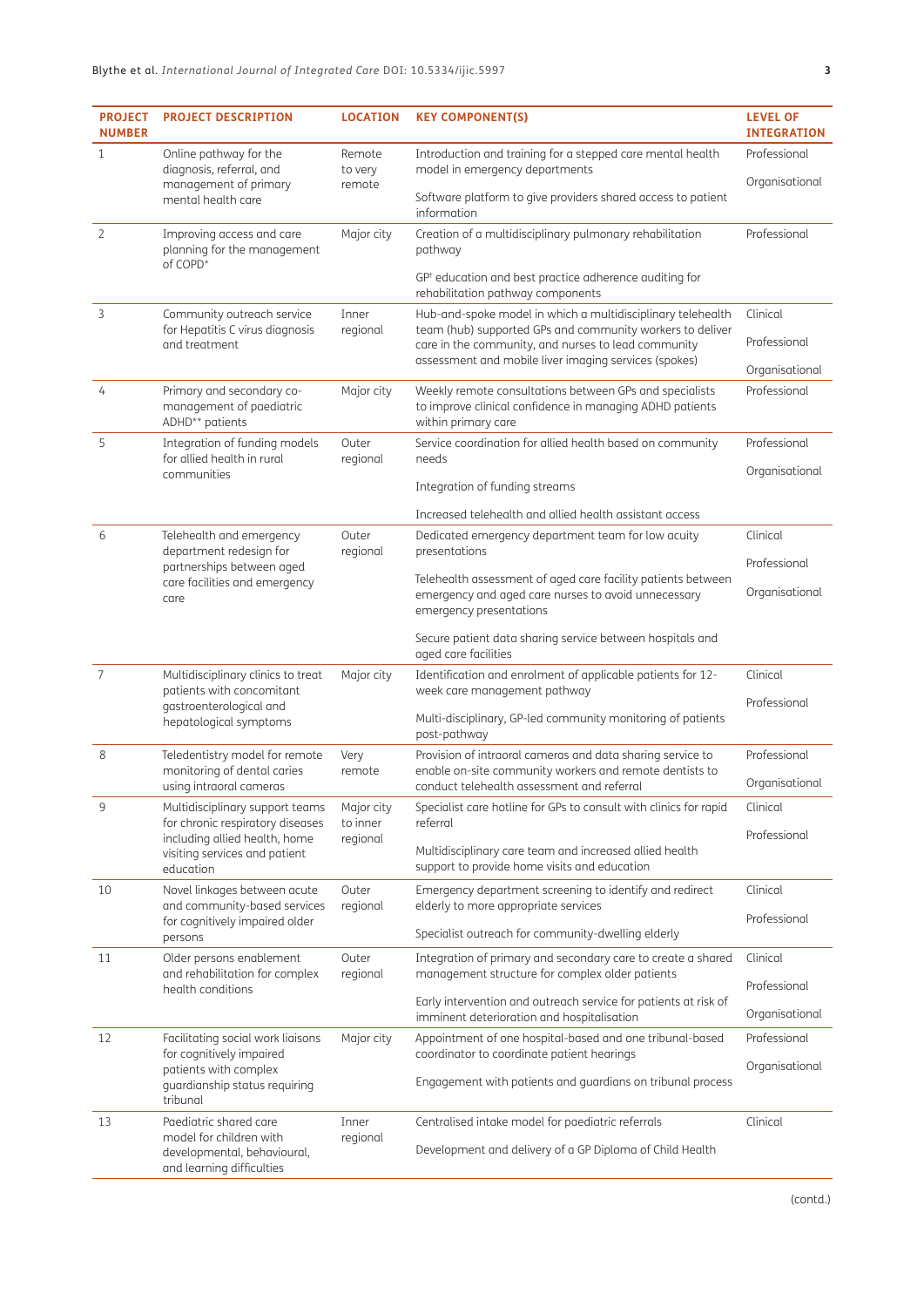| 14 | Delivering GP education and                                       | Major city | Data sharing platform for children's health providers                                                                                               | Professional   |
|----|-------------------------------------------------------------------|------------|-----------------------------------------------------------------------------------------------------------------------------------------------------|----------------|
|    | tools to manage health and<br>developmental needs of              |            | Health system navigators for children in out-of-home care                                                                                           | Organisational |
|    | children in out of home (foster)<br>care                          |            | Development and training for GP digital assessment tools<br>to establish best practice and understand care needs of<br>children in out-of-home care |                |
| 15 | Integrating emergency, acute,                                     | Inner      | Aboriginal & Torres Strait Islander focused virtual team to                                                                                         | Clinical       |
|    | and primary services for a<br>patient-centred model of            | regional   | plan post-referral care pathways                                                                                                                    | Professional   |
|    | diabetes care                                                     |            | Redirection of low acuity diabetes care to GPs, supported by<br>additional primary care diabetes education and training                             | Organisational |
|    |                                                                   |            | Ambulance visits linked with diabetes educator to reduce<br>unnecessary ambulance transfers                                                         |                |
| 16 | "One-stop-shop" model for the                                     | Inner      | Centralised referral, triage, and treatment pathway for adults                                                                                      | Clinical       |
|    | localisation and coordination of<br>mental healthcare and social  | regional   | with mental illness                                                                                                                                 | Professional   |
|    | services                                                          |            | Co-location of varied clinical and non-clinical services to<br>enable patients to access requisite successively                                     |                |
|    |                                                                   |            | Shared provider/social work access to patient records to<br>manage care and assess outcomes                                                         |                |
| 17 | Integrated diagnosis,                                             | Major city | Identification of admitted elderly at risk of functional decline                                                                                    | Professional   |
|    | management and discharge of<br>frail elderly patients in hospital |            | to a multidisciplinary care ward                                                                                                                    | Organisational |
|    |                                                                   |            | Development of a comprehensive discharge plan engaging<br>patient's family and external care providers                                              |                |

<span id="page-3-0"></span>**Table 1** List of integrated care projects by location, key intervention components, and level of integration from the conceptual framework for integrated care.

\* Chronic Obstructive Pulmonary Disease; \*\* Attention Deficit Hyperactivity Disorder; † General Practitioner.

## **EVALUATION AND SELECTED CRITERIA**

We evaluated all 17 projects individually over two years as contracted independent evaluators. In addition to this contracted work, we extracted relevant information from these evaluations to populate our MCDA tool. No additional data were collected for this paper that were not already extracted from each completed evaluation. Projects were evaluated prospectively, with a health economist and implementation scientist assigned to each. All data collection tools were specified at baseline, distributed when possible both pre- and postimplementation by clinical and administrative partners to patients and providers. Utilisation data to estimate capacity savings was collected from HHS partners where required, typically from the Queensland Hospital Admitted Patient Data Collection system. Net costs were used to determine the relative value generated by each domain. Implementation costs were collected by tallying all labour, equipment and location rental expenditure, including market rate valuation when contributions were given in-kind. Interview and focus group data from clinical and administrative partners was collected by qualitative experts retrospectively, with an emphasis on perceptions of integration and the barriers and facilitators to implementation.

We based our evaluation criteria on a previously developed MCDA framework, [[12](#page-12-3)] modified to better align with the concept and objectives of integrated care. Based on the Quadruple Aim of health care optimisation [\[18\]](#page-12-6) and the WHO global strategy on integrated care,

[[6](#page-11-6), [19\]](#page-12-7) five criteria were selected by the authors and ICIF stakeholders. These criteria included improving health services capacity through shifting to lower acuity care; improving patient outcomes, including care accessibility, satisfaction, and health-related quality of life; integration of care to improve coordination, collaboration, and coproduction; workforce development to improve the working life of care providers; and organisational risk, to ensure that care was sustainable in the long term. The criteria and associated outcome measures are outlined in [Table 2.](#page-4-0)

These criteria were relevant to local health service decision makers and were able to be evaluated within a two-year period of project implementation. We determined that while integration had many intangible benefits, the selected outcome measures could be feasibly quantified to support decision making in organisations pursuing value-based, patient-centred care.

The framework allowed for criteria to be weighted to reflect their relative importance to decision makers. The Queensland Health department steering committee members tasked with overseeing the ICIF, including executives, administrators and patient advocates were asked to rate each criterion to inform the relative weightings applied across the criteria. Committee members chose to weight all objectives equally for this evaluation. For each criterion, an outcome was assigned for each project based on the independent evaluation. Each outcome was transformed with linear scaling to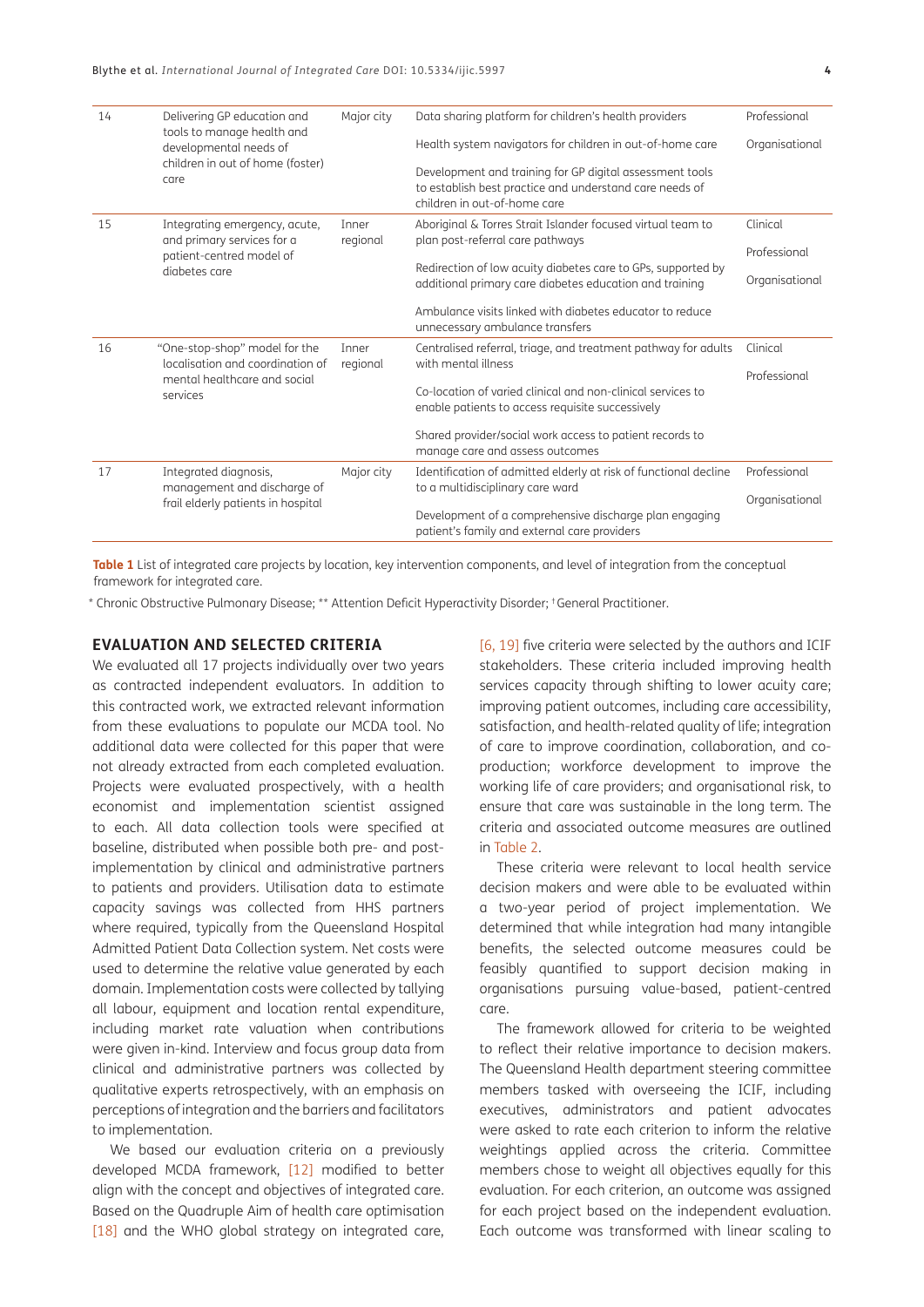| <b>CRITERIA</b>         | <b>OUTCOME MEASURES</b>                                                                                                               |  |  |
|-------------------------|---------------------------------------------------------------------------------------------------------------------------------------|--|--|
| Health service capacity | Services appropriately redirected from acute or emergency to primary or outpatient                                                    |  |  |
|                         | Length of stay in hospital or emergency department                                                                                    |  |  |
| Patient outcomes        | Patient satisfaction                                                                                                                  |  |  |
|                         | Health-related quality of life                                                                                                        |  |  |
|                         | Healthcare accessibility                                                                                                              |  |  |
| Integration of care     | Clinical: Evidence of greater patient-centred care, including patient engagement and care<br>coordination                             |  |  |
|                         | Professional: Evidence of increased intra-professional partnerships, and shared care between<br>providers                             |  |  |
|                         | Organisational: Evidence of greater cohesion in continuum of care and improved<br>coordination across care organisations and networks |  |  |
| Workforce development   | Provider satisfaction with workload, support, and quality of care                                                                     |  |  |
|                         | Provider skills development for improved care delivery                                                                                |  |  |
| Organisational risk     | Implementation success relative to barriers and facilitators                                                                          |  |  |

<span id="page-4-0"></span>**Table 2** The five health services evaluation criteria across ICIF projects.

return a score between zero and two. Outcomes were assessed for duplication. For example, shorter length of stay could be associated with both healthcare capacity, as beds are available earlier, and patient outcomes, as typically healthier patients are discharged. To avoid scoring projects twice for the same outcome, the most immediate outcome, in this case healthcare capacity, determined which criteria it addressed. Net health services costs were then divided by the combined criteria scores to determine relative value for money.

We made several assumptions, supported by evidence, about how these criteria informed the effectiveness of integration in an applied health services context. First, we assumed that integration could reduce the frequency and duration of acute care through improvements in the coordination of different care providers [\[20](#page-12-8), [21](#page-12-9)]. In other words, we assumed that shifting care from ambulatory and acute settings to primary settings was an expected and desirable outcome, increasing health service capacity. Second, that any changes to service delivery should account for both clinical and patient outcomes, and that patient self-reporting via questionnaires on health-related quality of life and satisfaction were the best source for whether these changes were meaningful to patients [22, [23](#page-12-10)]. We also assumed that a well-supported healthcare workforce was required to determine whether integration was able to improve provider skills and workloads, and that providers were best placed to decide whether these changes (workforce development) were amenable [[24](#page-12-11), [25\]](#page-12-12).

#### **HEALTH SERVICE CAPACITY**

We assessed changes to health service capacity using two outcome measures: whether services were appropriately redirected from acute or emergency care to primary or ambulatory care, and whether there was a reduction in acute or emergency length of stay. If evaluation found a statistically significant reduction in the quantity of acute services rendered to patients, the project scored a two. If a reduction was observed but it was not statistically significant, the project scored a one. If there were no capacity savings, or capacity increased in one area but fell in another without proof of net positive project impact, the project scored a zero. Our definition for statistical significance was a p-value of less than 0.05.

## **PATIENT OUTCOMES**

Patient outcomes were quantified using three measures: patient satisfaction, health related quality of life (QoL), and healthcare access. The Patient Satisfaction Questionnaire Short-form (PSQ-18) [[26](#page-12-13)] and the EQ-5D were encouraged for use, though some projects preferred to apply more case-specific tools such as the St. George Respiratory Questionnaire [\[27](#page-12-14)]. A statistically significant improvement in patient satisfaction and/or QoL each earned a score of two for patient satisfaction and QoL, respectively. An observed but not statistically significant improvement earned a score of one, and no changes or unmeasured outcomes earned a score of zero. Access was deemed binary due to challenges in quantifying accessibility, with zero indicating no improvement and one indicating a perceived improvement by patients. Projects could score up to five and were multiplied by 2/5 to be consistent with other outcomes.

## **INTEGRATION OF CARE**

We assessed three of six recognised domains of integrated care which were most relevant to the ICIF program goals: clinical, professional and organisational integration [\[17\]](#page-12-5). However, measuring the degree of integration was challenging due to its conceptual ambiguity. We were unable to find a measurement system that quantitatively assessed whether integration had occurred, so we used a combination of quantitative and qualitative data to determine an outcome. Two evaluators assessed health service outcomes and implementation data from each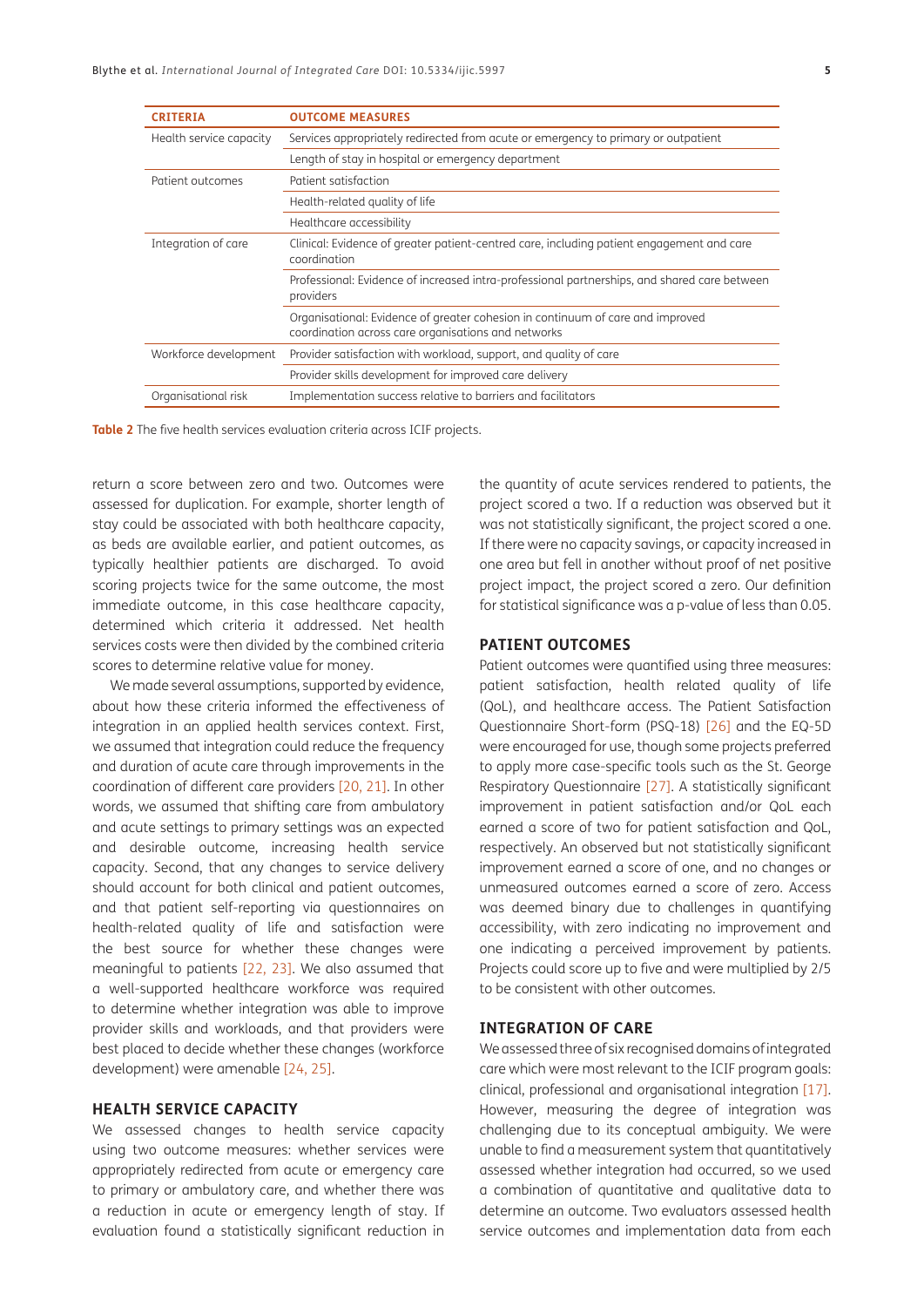project, seeking evidence of integration across each domain. If evidence was agreed by both evaluators, the project received two points for each domain in which integration was observed, for a maximum of six points. Projects received a score of zero where no evidence of integrated care was observed, or data was not available for scoring. Scores were then divided by three to be consistent with other outcomes. The integration domains are explained further in [Table 3.](#page-5-0)

## **WORKFORCE DEVELOPMENT**

We identified two workforce development outcomes that exemplified the fourth tenet of the quadruple aim of healthcare optimisation [\[18\]](#page-12-6). These were: (a) workforce sustainability, or how providers perceived the burden and fulfilment of their roles, and (b) quality of care provision, or the depth and breadth with which care was delivered [\[28,](#page-12-15) [29](#page-12-16)]. Projects that both upskilled providers and improved the self-satisfaction with which they delivered care scored two. Projects that did one of these, but not both, scored one. Projects that did not upskill providers, or did so at the expense of increased workload or reduced self-satisfaction, scored zero.

## **ORGANISATIONAL RISK**

The contextual conditions relative to implementation success are important to consider for the acceptability and sustainability of projects once the implementation phase has ended, and thus relate to the potential risks of funding each project. The ease of implementation in terms of facilitators and barriers, and their impact on success and sustainability, was a key evaluation component in ICIF project evaluation. For example, successful projects in challenging environments were often implemented through work-arounds or top-down approaches that were difficult to sustain beyond the attentions of their advocates. We developed a standard risk matrix that prioritised projects which demonstrated successful implementation in the context of a welcoming environment.

Assessment of environmental barriers and facilitators, and perceptions of implementation success were conducted through qualitative evaluation. This evaluation was guided by the Consolidated Framework for Implementation Research (CFIR) [[30](#page-12-17)], a widely cited and rigorously developed determinants framework for implementation, which applied a categorisation structure across the qualitative data. Data were captured through implementation diaries/logs, surveys, semi-structured interviews and focus groups with project stakeholders and implementation teams. In total, 134 stakeholders provided these data across the 17 projects evaluated.

To enable a valuation of implementation risk and environment for each project we tabulated the number of facilitators and barriers across all CFIR domains for each project. If facilitators outweighed barriers by more than 25%, the project scored in the top row of the Organisational Risk Scale matrix in [Figure 1](#page-6-0). If CFIR barriers outweighed facilitators by more than 25%, the project scored in the bottom row. All other projects were considered balanced and scored in the middle row.

To assess implementation success, we examined qualitative interview data, project logs and plans, sought project evaluator opinion, and reviewed implementation outcomes. If these data suggested that the project had achieved more than 2/3 of its implementation objectives, success was deemed high and it scored in the first column of [Figure 1](#page-6-0). Projects achieving less than 1/3 of their objectives scored low on impact. Ratios in between scored in the middle row. Scores ranged from zero to two

| <b>INTEGRATION</b><br><b>DOMAIN</b> | <b>DEFINITION [17]</b>                                                                       | <b>IMPLEMENTATION IN PRACTICE</b>                                                                                                                                                                        | <b>EXAMPLES FROM PROJECTS</b>                                                                                                                                                                                                                                                                                           |
|-------------------------------------|----------------------------------------------------------------------------------------------|----------------------------------------------------------------------------------------------------------------------------------------------------------------------------------------------------------|-------------------------------------------------------------------------------------------------------------------------------------------------------------------------------------------------------------------------------------------------------------------------------------------------------------------------|
| Clinical                            | Coherence in the primary<br>process of care delivery to<br>individual patients               | Care is designed around the needs<br>of the patient and addresses a<br>range of factors contributing to<br>patient health. Users are actively<br>engaged as partners to improve<br>their own well-being. | Providing mobile services and triage to patients with<br>mobility restrictions<br>Creating a single point of care for patients with<br>complex care needs<br>Co-locating social services with mental health care<br>delivery                                                                                            |
| Professional                        | Partnerships between<br>professionals both within<br>and between healthcare<br>organisations | Care involves a range of providers,<br>across multiple specialities,<br>modalities, or locations with<br>a shared vision to improve<br>healthcare delivery.                                              | Facilitating specialist telehealth consults to improve<br>primary care provision<br>Creating multidisciplinary shared care plans for<br>mental health patients<br>Collaboratively developing elderly patient discharge<br>plans with aged care facilities                                                               |
| Organisational                      | Collective action across<br>the entire care continuum                                        | Interorganisational relationships,<br>knowledge sharing, alliances,<br>contracting and common<br>mechanisms for governance<br>and evaluation are observed, not<br>necessarily limited to healthcare.     | Extending existing networks, such as with the local<br>correctional centre, a key site for implementation<br>Breaking down silos that existed between the<br>hospital- and community-based diabetes nursing<br>services<br>Open communication about the scope of practice<br>and needs of various service organisations |

<span id="page-5-0"></span>**Table 3** Definitions and examples of integration used in evaluating each project.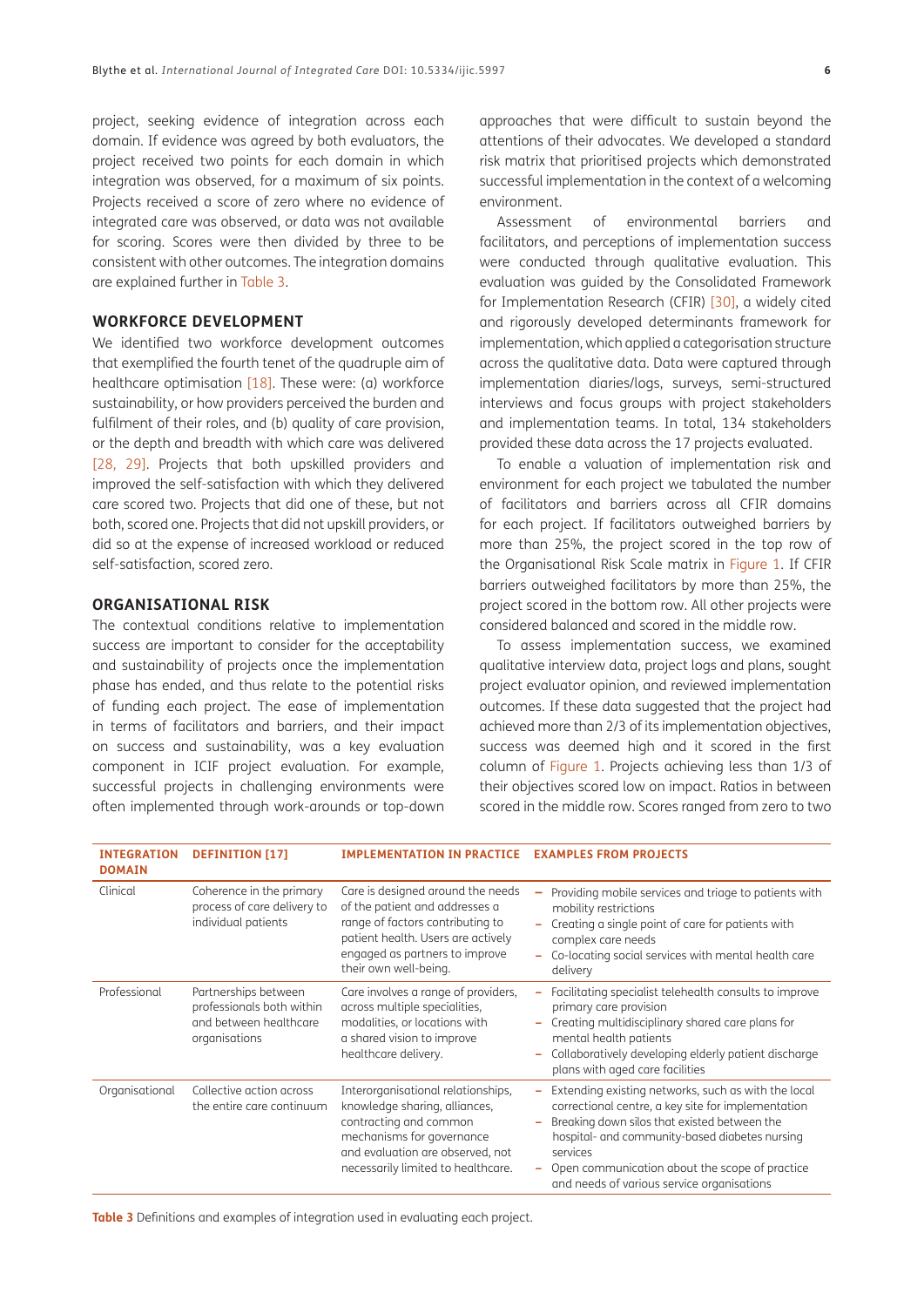| <b>Organisational Risk Scale</b> |                                   | Implementation success/impact |        |     |  |
|----------------------------------|-----------------------------------|-------------------------------|--------|-----|--|
|                                  |                                   | High                          | Medium | Low |  |
|                                  | Facilitators ><br><b>Barriers</b> | $\overline{2}$                | 1.5    | 1   |  |
| Implementation<br>factors        | Balanced                          | 1.5                           | 1      | 0.5 |  |
|                                  | Facilitators <<br><b>Barriers</b> | 1                             | 0.5    | 0   |  |

<span id="page-6-0"></span>**Figure 1** Organisational risk scale of project implementation.

in 0.5 increments in which higher scores corresponded to greater likelihood of long-term changes to the model of care. The risk scale is shown in [Figure 1.](#page-6-0)

## **COSTS**

Implementation costs were taken from project budgets, less any amounts retained by the health service at the close of the financial year. In-kind contributions, or goods and services delivered free of charge or heavily discounted, were valued at the market rate and added to the gross cost of service delivery. To avoid doublecounting, only cost-savings that could not be explained by capacity improvements, such as from averted hospital admissions, were recorded.

## **SENSITIVITY ANALYSIS**

To assess the degree to which criteria weighting could affect final scores, we created three alternative sets of ratings to assess the MCDA evaluation framework. We ranked the criteria through three lenses: 1) quantitative focus, 2) qualitative focus, and 3) a rating based on the authors' perceptions of steering committee priorities. The purpose of this sensitivity analysis was not to attach meaningful value to any particular rating scheme, but to determine the range of possible values for projects depending on their merits and the preferences of decision makers.

For quantitative focused ratings, we rated capacity, patient outcomes, workforce development, integration of care, and implementation risk as one through five, respectively, based on the relative level of quantitative data to support each criterion. For qualitative focused ratings, we reversed the order. For the final rating, we rated capacity and outcomes joint first, followed by implementation risk, workforce outcomes and integration. We then compared each project's cost-per-point across all four sets of alternate ratings and examined the range of returned values. The ranking methodology has been published elsewhere [\[12\]](#page-12-3). Criteria scores were multiplied by relative weights under different criteria rankings, then ordered by increasing cost-per-point to determine value.

## **RESULTS HEALTH SERVICE CAPACITY**

Six projects demonstrated a statistically significant improvement in healthcare capacity. These were project 2 (18% reduction in admitted LOS, 2% reduction in hospitalisations per patient), project 6 (8% reduction in ED presentation rate), project 12 (35% reduction in admitted LOS), project 15 (26% reduction in admission rate from ED), project 16 (3% reduction in ED presentation rate, 14% reduction in admission rate from ED, 7% reduction in admitted LOS) and project 17 (48% reduction in admitted LOS). A further four projects noted improvements in capacity but had insufficient evidence to declare statistical significance, including projects 9 (6% reduction in readmission rate) and 10 (3% reduction in ED presentation rate). Results for one project did not contain the information needed to assess statistical significance. One project achieved a reduction in LOS but was associated with an increase in ED utilisation, indicating that the project may have shifted rather than reduced acute service use. The remaining seven projects did not successfully impact care capacity based on our defined criteria.

## **PATIENT OUTCOMES**

Four projects found improved patient outcomes through a validated quality of life survey tool, including the EQ-5D-5L [\[31\]](#page-12-18), SF-12 [[32\]](#page-13-0), or AQoL-8D [[33\]](#page-13-1), and used either means testing or regression to determine a highly likely improvement in quality of life. One project used Monte Carlo estimation with health utility from the literature to validate this change. In project 2, quality of life improvements were measured using the St George Respiratory Questionnaire [34], but this change was not considered statistically significant.

Data required to analyse before and after changes in patient satisfaction were only collected in project 15. The remaining projects were unable to measure patient satisfaction under the old model of care. Access improved for five projects (2, 8, 11, 15, 16) by reducing patient transportation times from their homes to different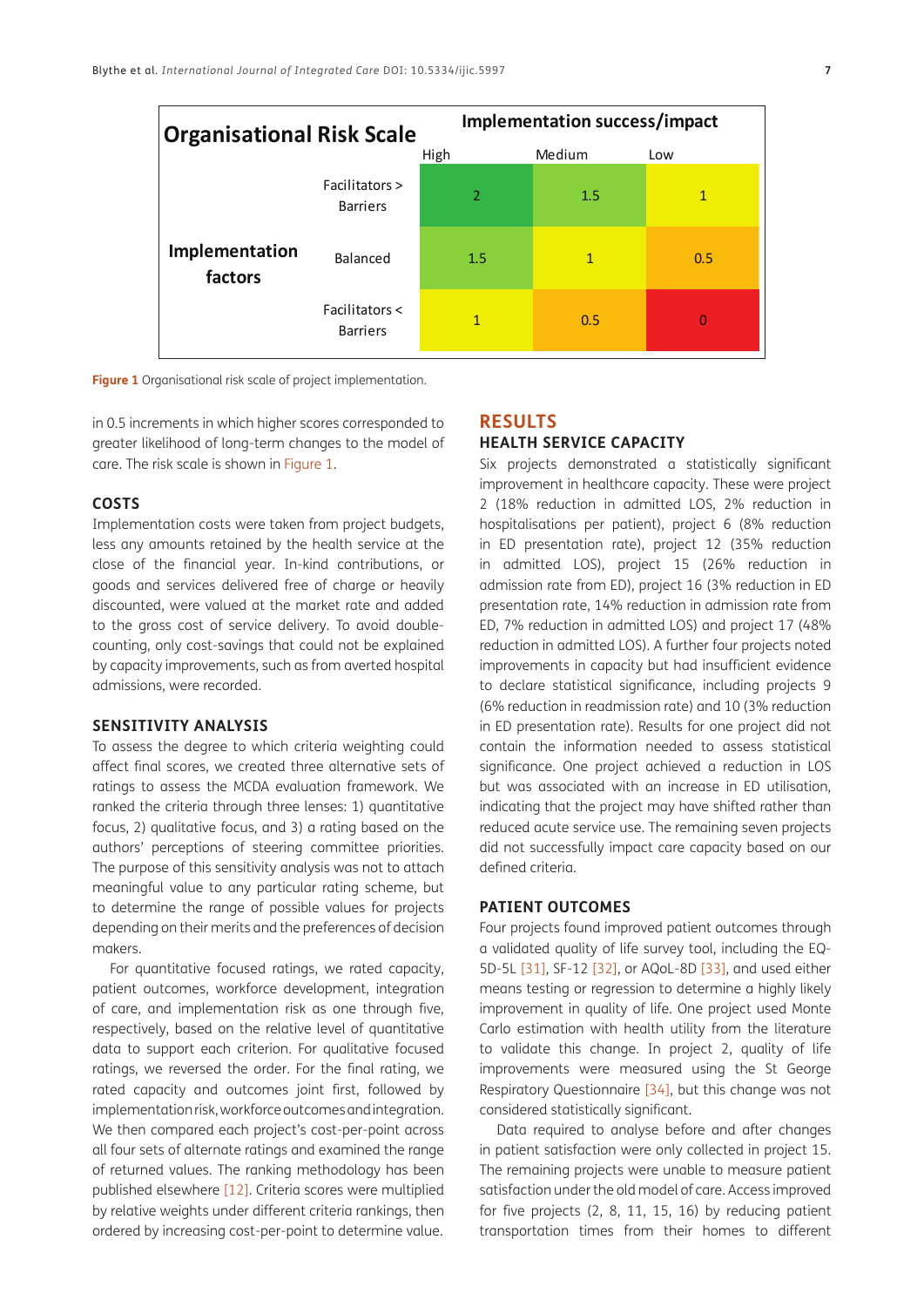services, for four projects (5, 9, 12, 13) by reducing wait times, and for one project by allowing patients in the prison system to receive care.

## **INTEGRATION OF CARE**

Clinical integration was successful across nine of 17 (53%) projects, with the remainder not demonstrating evidence of clinical integration for patient-centred care. Professional integration was successful for 14 of 17 (82%) projects, with a further three projects achieving partial professional integration. Organisational integration was successful for eight of 17 (47%) projects, with one additional project achieving partial integration. Less than a quarter of projects (4/17) achieved integration across all three domains; however, all projects achieved partial integration in at least one domain.

## **WORKFORCE DEVELOPMENT**

Workforce development was observed in eleven of 17 (65%) projects. Of these, ten included either staff training or an increased focus on delivering better quality care, which was supported by provider opinions. No projects were classified as leading to an overall decline in job satisfaction. Six projects reported improving the job satisfaction of the providers involved. Increased workloads accompanying the interventions were reported to have prevented more significant improvements in overall job satisfaction.

## **ORGANISATIONAL RISK**

Organisational risk, or threats to implementation and long-term sustainability, were low and implementation success high for four projects (4, 6, 11 and 12), scoring the full two points. Only one project was determined to have had a hostile implementation environment and to have failed implementation, scoring zero (project 10). The remaining projects scored between 0.5 to 1.5 depending on how successful implementation was in the face of barriers to success ([Figure 2](#page-7-0)).

## **MCDA MATRIX**

Each of the five criteria are shown in [Table 4](#page-8-0), with an indicator of value for money from dividing the net costs of the project by the total points.

## **COST-EFFECTIVENESS**

The MCDA scores and cost pairs were plotted on a costeffectiveness plane to allow for visualisation of these results ([Figure 3](#page-8-1)). The horizontal axis is the MCDA score associated with each project, with higher scoring projects appearing towards the right-hand side of the figure. The vertical axis is each project's overall cost, with higher cost projects appearing towards the top of the figure. Projects achieving the best outcomes for the lowest costs, thus representing the best value for decision makers, will be those closest to the bottom-right of the graph.

Projects were ranked by increasing cost-per-point ([Table 4\)](#page-8-0). The projects on the cost-effectiveness frontier, or the ones that provided the best value for money, were projects 10, 4, 14 and 15. No projects were both cheaper and higher scoring than usual care. No projects were cost saving, or below the X-axis.

## **ALTERNATIVE WEIGHTINGS**

Under alternative weighting allocations, there was a marked variability in scores for several projects. Projects that were expensive, such as 6, or highly concentrated in one or two fields, such as 10, were significantly affected by alternate weightings. An expensive project was considered reasonable when it delivered strongly on a prioritised metric, but a cheaper project that delivered on less prioritised outcomes, such as project 5 and its score under quantitatively-oriented weighting, was penalised. In contrast, projects that were disproportionately expensive or weak in all fields, such as project 1 or 8, were not salvaged by different rating systems. [Table 5](#page-9-0)  demonstrates how project ranking was affected under different ratings, with a rank of 1 providing the best value and 17 the worst.



<span id="page-7-0"></span>**Figure 2** Organisational risk matrix of implementation environment vs implementation success for all projects.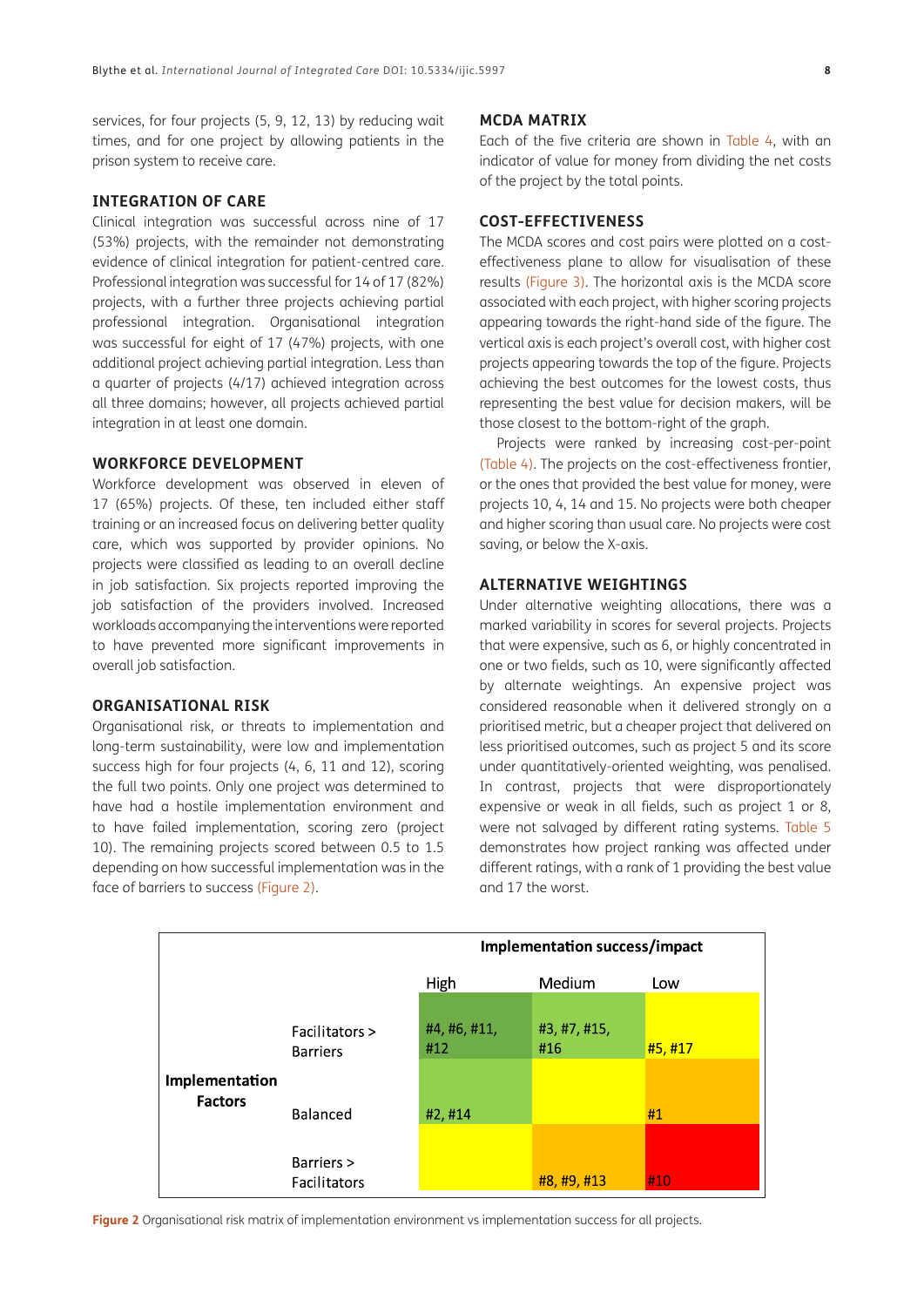| <b>PROJECT</b> | <b>CAPACITY</b> | <b>OUTCOMES</b> | <b>INTEGRATION</b> | <b>WORKFORCE</b> | <b>RISK</b>    | <b>TOTAL</b> | <b>NET COST</b> | <b>COST PER POINT</b> |
|----------------|-----------------|-----------------|--------------------|------------------|----------------|--------------|-----------------|-----------------------|
| $\overline{4}$ | $\mathbf{O}$    | $\overline{0}$  | 0.7                | $\mathbf{1}$     | $\overline{2}$ | 3.7          | \$210,950       | \$57,014              |
| 5              | $\Omega$        | 0.4             | 1.3                | $\mathbf 0$      | $\mathbf{1}$   | 2.7          | \$238,476       | \$88,324              |
| 15             | $\overline{2}$  | 1.2             | 2.0                | $\overline{2}$   | 1.5            | 8.7          | \$784,865       | \$90,214              |
| 14             | $\mathbf{O}$    | $\overline{0}$  | 1.3                | $\overline{2}$   | 1.5            | 4.8          | \$471,029       | \$98,131              |
| 11             | 1               | 1.2             | 2.0                | $\mathbf{1}$     | $\overline{2}$ | 7.2          | \$913,336       | \$126,852             |
| 17             | $\overline{2}$  | 1.2             | 1.3                | $\mathbf{1}$     | 0.5            | 6.0          | \$821,383       | \$136,897             |
| $\overline{3}$ | $\mathbf{1}$    | 1.2             | 2.0                | $\mathbf{O}$     | 1.5            | 5.7          | \$850,006       | \$149,124             |
| 12             | $\overline{2}$  | 0.4             | 1.3                | $\Omega$         | $\overline{2}$ | 5.7          | \$889,698       | \$156,087             |
| 10             | $\mathbf 0$     | $\overline{0}$  | 1.0                | $\mathbf 0$      | $\mathbf{0}$   | 1.0          | \$162,954       | \$162,954             |
| $\overline{7}$ | $\Omega$        | 0.8             | 1.3                | $\overline{2}$   | 1.5            | 5.6          | \$1,362,603     | \$243,322             |
| 9              | $\mathbf{1}$    | 0.4             | 1.3                | $\mathbf 0$      | 0.5            | 3.2          | \$792,507       | \$247,658             |
| $\overline{2}$ | $\overline{2}$  | 1.2             | 0.7                | $\overline{2}$   | 1.5            | 7.4          | \$1,842,953     | \$249,048             |
| 13             | $\mathbf{O}$    | 0.8             | 0.7                | $\mathbf{1}$     | 0.5            | 3.0          | \$786,052       | \$262,017             |
| 6              | $\overline{2}$  | 0.4             | 2.0                | $\mathbf{1}$     | $\overline{2}$ | 7.4          | \$2,048,999     | \$276,892             |
| 16             | $\overline{2}$  | 1.6             | 1.3                | $\overline{2}$   | 1.5            | 8.4          | \$2,411,938     | \$287,135             |
| 8              | $\overline{0}$  | 0.4             | 1.0                | $\mathbf{1}$     | 0.5            | 2.9          | \$1,277,109     | \$440,382             |
| $\mathbf{1}$   | $\mathbf{0}$    | $\overline{0}$  | 0.7                | $\mathbf{O}$     | 0.5            | 1.2          | \$1,675,243     | \$1,396,036           |

<span id="page-8-0"></span>**Table 4** MCDA with equal weighting, sorted by cost per point. Fractions are rounded to the nearest decimal point.



<span id="page-8-1"></span>**Figure 3** MCDA cost-per-point presented on a cost-effectiveness plane for panels **(A)** equal rating, **(B)** quantitatively oriented rating, **(C)** qualitatively oriented rating, and **(D)** policy analyst suggested rating.

## **DISCUSSION**

This study has demonstrated the potential for an MCDA framework to be applied when performing a holistic evaluation of different integrated care initiatives. This approach provides a framework for summarising and comparing implementation and healthcare outcomes

through a mixed-methods approach, with a potential to apply preference-based stakeholder weightings to guide policy decisions.

Health service capacity, patient outcomes and workforce development were straightforward to rate using the MCDA framework, requiring little time for two reviewers to extract data from the individual project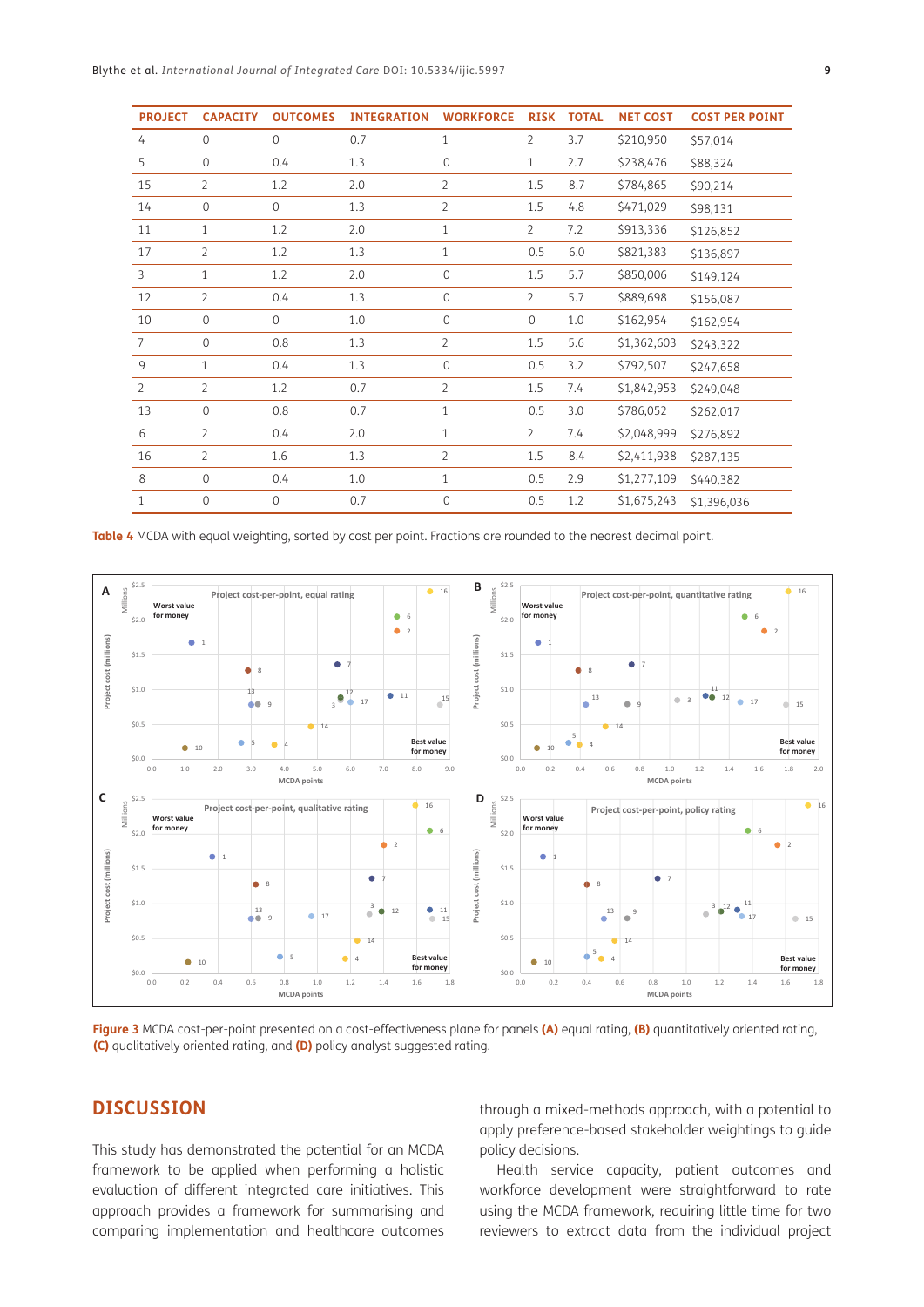| <b>PROJECT</b> | <b>RANK (COST PER POINT)</b> | <b>RANGE</b>            |                |                           |                  |
|----------------|------------------------------|-------------------------|----------------|---------------------------|------------------|
|                |                              | UNWEIGHTED QUANTITATIVE | QUALITATIVE    | <b>AUTHOR PERCEPTIONS</b> | MINIMUM, MAXIMUM |
| $\mathbf{1}$   | 17                           | 17                      | 17             | 17                        | [17, 17]         |
| $\overline{2}$ | 12                           | 10                      | 14             | $\mathsf g$               | [9, 14]          |
| 3              | $\overline{7}$               | $\overline{7}$          | $\overline{7}$ | $\overline{7}$            | [7, 7]           |
| 4              | $\mathbf{1}$                 | $\overline{2}$          | $\mathbf{1}$   | $\mathbf{1}$              | [1, 2]           |
| 5              | $\overline{2}$               | 6                       | $\overline{2}$ | $\overline{3}$            | [2, 6]           |
| 6              | 14                           | 4                       | 11             | 12                        | [4, 14]          |
| $\overline{7}$ | 10                           | 15                      | 10             | 14                        | [10, 15]         |
| 8              | 16                           | 16                      | 16             | 16                        | [16, 16]         |
| 9              | 11                           | 9                       | 12             | 10                        | [9, 12]          |
| 10             | 9                            | 13                      | 8              | 15                        | [8, 15]          |
| 11             | 5                            | 5                       | 5              | 5                         | [5, 5]           |
| 12             | 8                            | 4                       | 6              | 6                         | [4, 8]           |
| 13             | 13                           | 14                      | 13             | 13                        | [13, 14]         |
| 14             | 4                            | 8                       | $\overline{3}$ | 8                         | [3, 8]           |
| 15             | $\overline{3}$               | $\mathbf{1}$            | $\overline{4}$ | $\overline{2}$            | [1, 4]           |
| 16             | 15                           | 11                      | 15             | 11                        | [11, 15]         |
| 17             | 6                            | $\overline{3}$          | 9              | 4                         | [3, 9]           |

<span id="page-9-0"></span>**Table 5** List of four alternative weighting paradigms and observed range (minimum/maximum).

evaluations that had been completed. However, integration of care and organisational risk were more challenging, requiring substantial time and effort as the reviewers were required to extract additional qualitative data from transcripts. This process was partly enabled by having the same staff on both the original evaluations and the MCDA framework. Original evaluations and the MCDA framework were all informed by the CFIR, which expedited the review process and showed the value of using a consistent implementation framework when evaluating multiple projects.

Few prior studies have recognised the potential benefits of using a MCDA approach to guide evaluation and decision making in integrated care, with most restricted to health technology assessment, priority setting, and funder decision-making [\[10,](#page-12-1) [12,](#page-12-3) [13,](#page-12-19) [35](#page-13-2)]. Integrated care has been proposed as a means of achieving the Quadruple Aim of health care; its evaluation requires a broader set of criteria that are able to capture a wider range of health and non-health benefits. This includes changes to the systems and models of health care delivery as well as important patient, provider and health service outcomes. Accounting for these intermediate outcomes is important when evaluating integrated care projects, due to the length of time it may take for interventions to demonstrate clinical benefit and the need for evidence to support decision making pertaining to recurrent funding. This has been demonstrated in a previous MCDA framework developed to evaluate a suite of integrated care projects for people with multi-morbidity in Europe [[36](#page-13-3)]. The scope of that framework was adapted to include clinical benefit, cost,

patient reported outcome and experience measures, as well as selected health service outcomes. However, there has been limited assessment of the fourth aim, improved clinician experience, into any previously reported MCDA frameworks. There has also been no prior attempt to include implementation or process outcomes in a MCDA framework for integrated care evaluation. These outcomes are particularly important to capture in the context of integrated care initiatives which often involve system-level changes to health service delivery, impacting multiple stakeholders.

To address these gaps in the literature, the set of evaluation criteria from the present study addressed each of the Quadruple Aims that collectively encompassed patient, provider and health service perspectives. The criteria reflect the impact of integrated care initiatives in improving the quality of health care delivery and achieving recognised health service priorities. The funder was not able to determine the degree of integration from the funding proposals submitted by different HHSs, so we created the integration of care criteria to adequately capture this concept across each program.

We chose to explicitly incorporate two other unique criteria into the MCDA which we considered to be important when evaluating integrated care projects: success in achieving integration of care, and organisational implementation risk. Integration has been linked to downstream positive outcomes that were outside the scope of the evaluation window [[37](#page-13-4), [38\]](#page-13-5). This was particularly important as qualitative and quantitative evaluation of projects demonstrated considerable variability in achieving integration across all domains.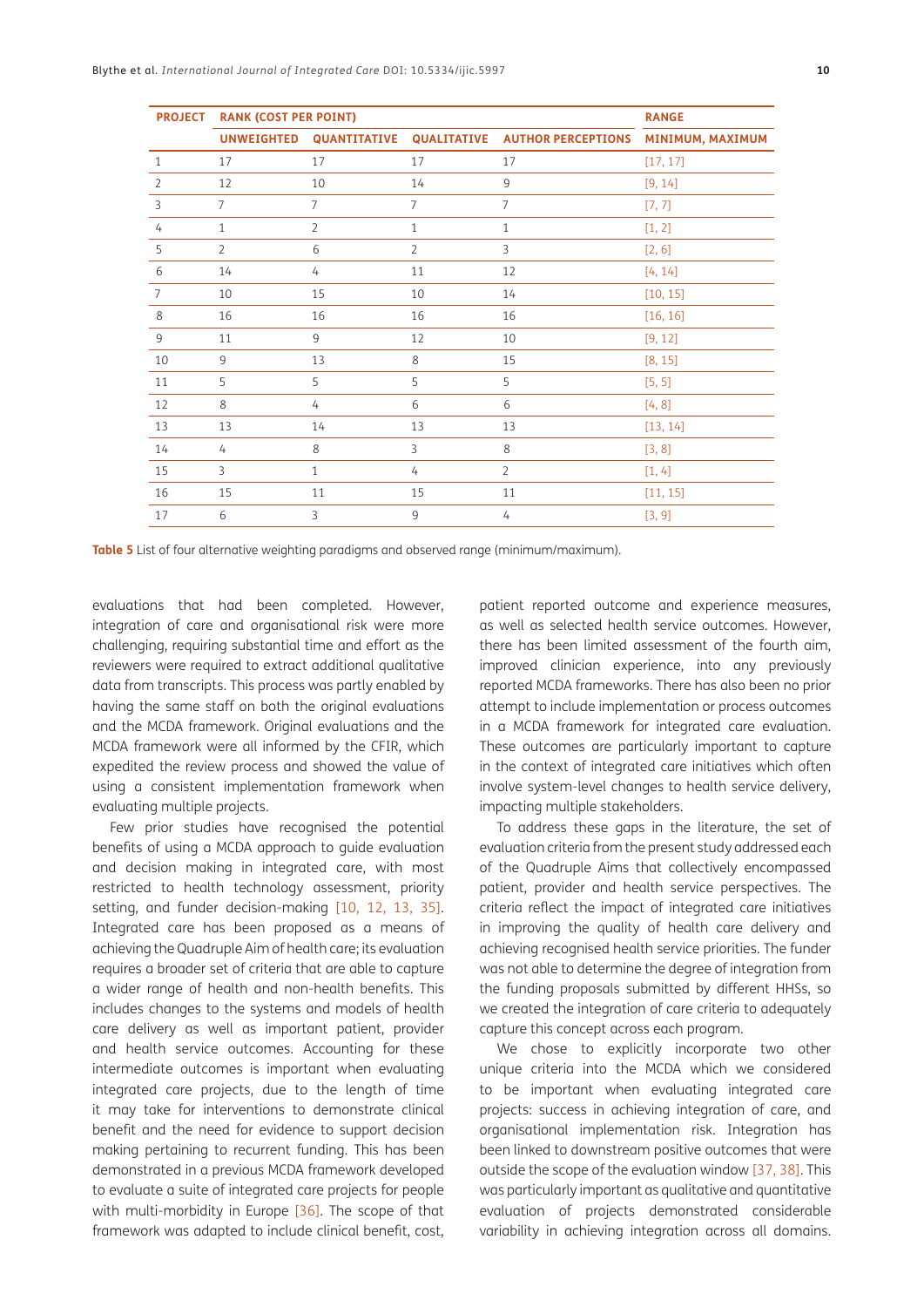Our inclusion of qualitative and quantitative information about implementation context, barriers, facilitators, and success as an evaluation criterion for decision making is also novel. While the adapted Evidence and Value: Impact on DEcisionMaking (EVIDEM) MCDA framework [[39](#page-13-6)] includes a qualitative assessment of some contextual criteria including impact on health service capacity, fit with system, and political/cultural context, these do not act as standalone criteria but rather act to transform the value of interventions or projects within the MCDA.

A key component of evaluation is assessment of the processes and contextual factors that can support or impede the implementation, scale and sustainability of integrated care projects, [\[40](#page-13-7)]. This information offers important insights for decision makers about the likely sustainability, scalability and transferability of projects that cannot be gathered by the assessment of patient and health service outcomes alone. For example, while Project 10 was the most cost-effective in our evaluation, attempting to sustain or scale this intervention should be approached with caution due to its low implementation success and high proportion of contextual barriers. Conversely, Project 15 was both effective and easy to implement, indicating that it would likely be a good candidate for ongoing funding and expansion to other health services.

## **LIMITATIONS**

There are several limitations with the MCDA framework outlined in this study. The scoring system's discrete nature does not distinguish between projects with small and large validated changes to outcomes, the number of patients affected, and the equity of these outcomes. The use of p-values as the measure of statistical validation may be considered quite simplistic and reductionist. We selected a conceptual approach to criteria selection and scoring because the breadth and scope of different projects often called for different types of data to be collected, and different measures of effectiveness and success. While this limited the ability of the MCDA in this study to compare outcomes on a relative basis, it was a necessary simplification and has been adopted by other MCDA tools [\[36\]](#page-13-3). For example, project 17, which reduced hospital length of stay in cognitively impaired patients by over three weeks, was scored comparably to project 6, which reduced ED presentation rate by 8%. Project 5, which was associated with a slight reduction in wait times through increased allied health availability, was scored comparably to project 3, which brought hepatitis C screening to patients who had never engaged with the health system before. Both equity and effect sizes were difficult to objectively quantify within a MCDA framework encompassing multiple dimensions and perspectives.

The use of qualitative information in the MCDA process is a novel component of this framework but could also lead to a lack of internal and external validity. While triangulated from several sources and with adequate sample sizes, assessment of successful integration and implementation risk were nevertheless subjective, and it is possible that values assigned may change between different groups of evaluators. However, in the absence of a recognised method for synthesising this information into a MCDA tool, we propose this as an interim method to include this important and often overlooked data.

The weighting system was considered politically fraught in a transparent governing system. Stakeholders expressed reluctance to being on record as prioritising any criteria over another. Despite explicitly presenting integration as a primary motivation of the ICIF, stakeholders declined to attach additional importance to integration as an outcome in and of itself. We attempted to address this by suggesting anonymity in stakeholder feedback, but this was declined by the executive group. A benefit of equal weighting was that the results were easy to interpret.

Future research using this MCDA framework, including localised adaptations of the approach described in this study, should focus on validation. Both internal and external validation are required to determine the tool's suitability for measuring target criteria and applicability to other health systems, respectively. Additional research on the usefulness of the scores, weighting system and cost-effectiveness plane would also be beneficial in the context of a decision support framework.

#### **STRENGTHS**

This MCDA method demonstrates a transparent and flexible approach to evaluating disparate integrated care programs, allowing healthcare interventions with a variety of impacts to be compared on the same scale. It measures both quantitative and qualitative outcomes and provides a method of transformation to assess their relative merits when more specific approaches, including meta-analyses, are not possible. It also addresses impacts that have no direct measurable outcomes on patients or providers in the short term but are associated with higher quality care over the long term.

An advantage of this MCDA approach is that assumptions are explicitly defined in the scoring and rating systems. This allows for substantially broader application, as the methods can be challenged by a variety of stakeholders if unsuited to the context. In contexts such as health system decision support, community healthcare provision or short-term policy, it can provide intermediate findings and evidence prior to the long-term evaluation of novel programs. This MCDA may also be used as a supplement to standard evaluation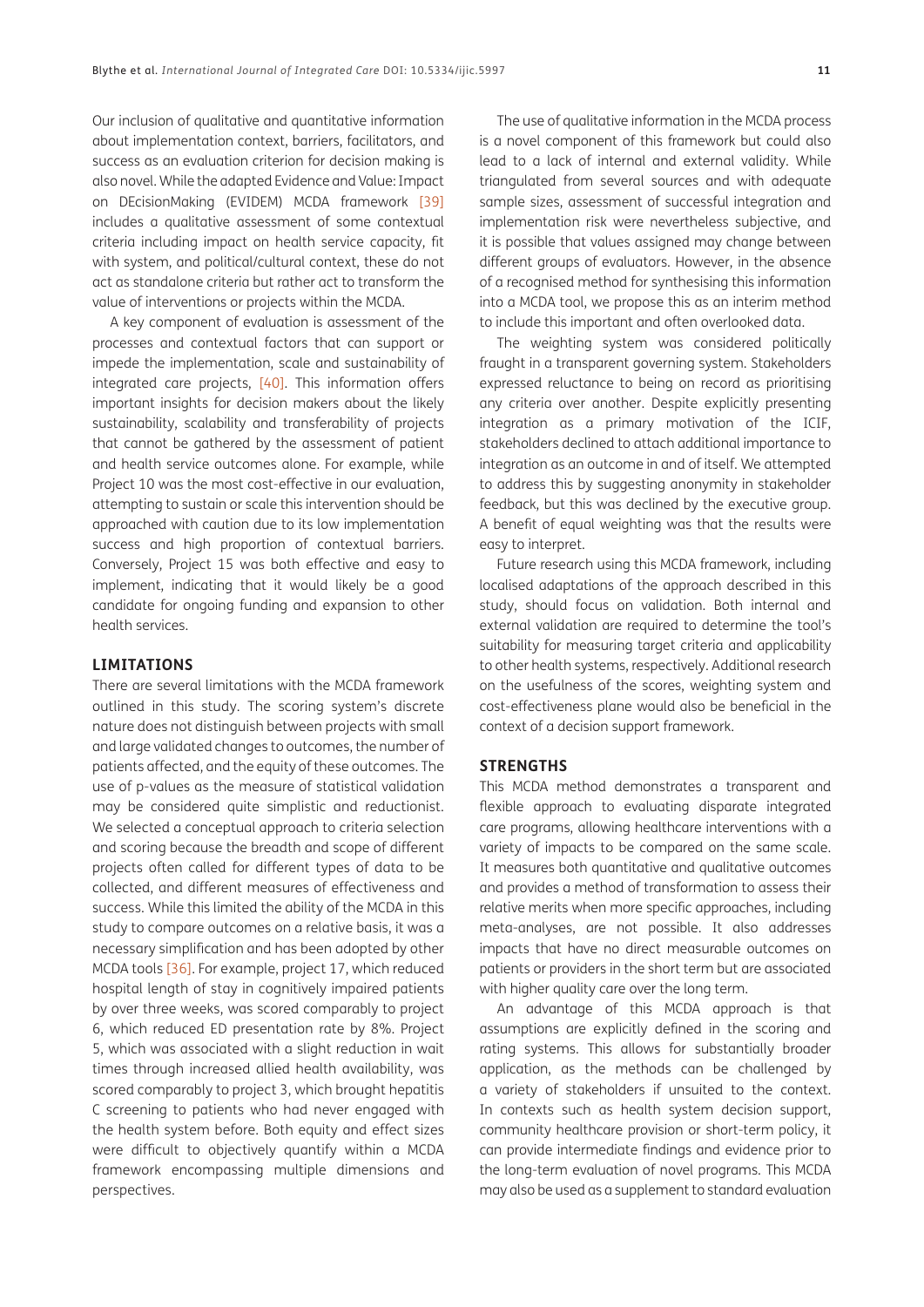processes, particularly if funding bodies want to account for benefits outside clinical effectiveness.

## **CONCLUSIONS**

The mixed methods multi-criteria decision analysis approach outlined in this study has potential for adoption as a holistic evaluation framework for integrated care programs. Both quantitative and qualitative measures were included with consideration of impacts that may not fall within feasible evaluation timeframes or policy windows. This MCDA framework was successfully applied in the evaluation of 17 wide-ranging integrated care initiatives in the state of Queensland, Australia. We propose that this MCDA has potential to be used as an intermediate evaluation framework prior to the longterm evaluation of integrated care initiatives.

## **REVIEWERS**

**Dr Frances Cunningham (BA, ScD, DipEd, FAICD, FCHSM), Honorary Fellow, Wellbeing and Preventable Chronic Disease Division,** Menzies School of Health Research, Australia.

**Emeritus Professor Teng Liaw,** Head, WHO Collaborating Centre on eHealth, UNSW Sydney, Australia.

## **COMPETING INTERESTS**

The authors have no competing interests to declare.

## <span id="page-11-0"></span>**AUTHOR AFFILIATIONS**

#### **Robin Blythe**[orcid.org/0000-0002-3643-4332](https://orcid.org/0000-0002-3643-4332)

Australian Centre for Health Services Innovation, Centre for Healthcare Transformation, School of Public Health and Social Work, Faculty of Health, Queensland University of Technology, Australia

## **Hannah Carter <sup>1</sup>** [orcid.org/0000-0002-0046-4126](https://orcid.org/0000-0002-0046-4126)

Australian Centre for Health Services Innovation, Centre for Healthcare Transformation, School of Public Health and Social Work, Faculty of Health, Queensland University of Technology, Australia

#### **Bridget Abell <sup>1</sup>** [orcid.org/0000-0002-1324-4536](https://orcid.org/0000-0002-1324-4536)

Australian Centre for Health Services Innovation, Centre for Healthcare Transformation, School of Public Health and Social Work, Faculty of Health, Queensland University of Technology, Australia

## **DavidBrain D** [orcid.org/0000-0002-6612-348X](https://orcid.org/0000-0002-6612-348X)

Australian Centre for Health Services Innovation, Centre for Healthcare Transformation, School of Public Health and Social Work, Faculty of Health, Queensland University of Technology, Australia

#### **CarlyDyer D** [orcid.org/0000-0002-0438-8108](https://orcid.org/0000-0002-0438-8108)

Australian Centre for Health Services Innovation, Centre for Healthcare Transformation, School of Public Health and Social Work, Faculty of Health, Queensland University of Technology, Australia

#### **Nicole White ©** [orcid.org/0000-0002-9292-0773](https://orcid.org/0000-0002-9292-0773)

Australian Centre for Health Services Innovation, Centre for Healthcare Transformation, School of Public Health and Social Work, Faculty of Health, Queensland University of Technology, Australia

**Sanjeewa Kularatna D** [orcid.org/0000-0001-5650-154X](https://orcid.org/0000-0001-5650-154X)

Australian Centre for Health Services Innovation, Centre for Healthcare Transformation, School of Public Health and Social Work, Faculty of Health, Queensland University of Technology, Australia

#### **Steven McPhail**[orcid.org/0000-0002-1463-662X](https://orcid.org/0000-0002-1463-662X)

Australian Centre for Health Services Innovation, Centre for Healthcare Transformation, School of Public Health and Social Work, Faculty of Health, Queensland University of Technology, Australia

## **REFERENCES**

- <span id="page-11-1"></span>1. **Goodwin N.** Understanding Integrated Care. *Int J Integr Care*. 2016; 16(4): 6. DOI: <https://doi.org/10.5334/ijic.2530>
- <span id="page-11-2"></span>2. **Productivity Commission.** Shifting the Dial: 5-year Productivity Review, Supporting Paper No. 5. Australian Government; 2017.
- <span id="page-11-3"></span>3. **Mitchell GK, Burridge L, Zhang J, Donald M, Scott IA, Dart J,**  et al. Systematic review of integrated models of health care delivered at the primary-secondary interface: how effective is it and what determines effectiveness? *Aust J Prim Health*. 2015; 21(4): 391–408. DOI:<https://doi.org/10.1071/PY14172>
- <span id="page-11-4"></span>4. **Ruwaard D, Quanjel T, van den Bogaart E, Westra D, Hameleers N, Kroese M.** Evaluating Primary Care Plus interventions in the Netherlands: discussion of methods and results regarding the Quadruple Aim. *International Journal of Integrated Care*. 2019; 19: 200. DOI: [https://doi.](https://doi.org/10.5334/ijic.s3200) [org/10.5334/ijic.s3200](https://doi.org/10.5334/ijic.s3200)
- <span id="page-11-5"></span>5. **Waddington CE, D.** *Technical Brief No. 1, Integrated Health Services – What and Why?* Geneva: World Health Organization (WHO); 2008.
- <span id="page-11-6"></span>6. **World Health Organization.** What are integrated peoplecentred health services? 2020. Available from: [https://](https://www.who.int/servicedeliverysafety/areas/people-centred-care/ipchs-what/en/#:~:text=Integrated%20health%20services%20is%20health,care%20within%20the%20health%20system) [www.who.int/servicedeliverysafety/areas/people-centred](https://www.who.int/servicedeliverysafety/areas/people-centred-care/ipchs-what/en/#:~:text=Integrated%20health%20services%20is%20health,care%20within%20the%20health%20system)[care/ipchs-what/en/#:~:text=Integrated%20health%20](https://www.who.int/servicedeliverysafety/areas/people-centred-care/ipchs-what/en/#:~:text=Integrated%20health%20services%20is%20health,care%20within%20the%20health%20system) [services%20is%20health,care%20within%20the%20](https://www.who.int/servicedeliverysafety/areas/people-centred-care/ipchs-what/en/#:~:text=Integrated%20health%20services%20is%20health,care%20within%20the%20health%20system) [health%20system.](https://www.who.int/servicedeliverysafety/areas/people-centred-care/ipchs-what/en/#:~:text=Integrated%20health%20services%20is%20health,care%20within%20the%20health%20system)
- <span id="page-11-7"></span>7. **Zonneveld N, Driessen N, Stussgen RAJ, Minkman MMN.**  Values of Integrated Care: A Systematic Review. *Int J Integr Care*. 2018; 18(4): 9. DOI:<https://doi.org/10.5334/ijic.4172>
- <span id="page-11-8"></span>8. **Gonzalez-Ortiz LG, Calciolari S, Goodwin N, Stein V.** The Core Dimensions of Integrated Care: A Literature Review to Support the Development of a Comprehensive Framework for Implementing Integrated Care. *Int J Integr Care*. 2018; 18(3): 10. DOI: <https://doi.org/10.5334/ijic.4198>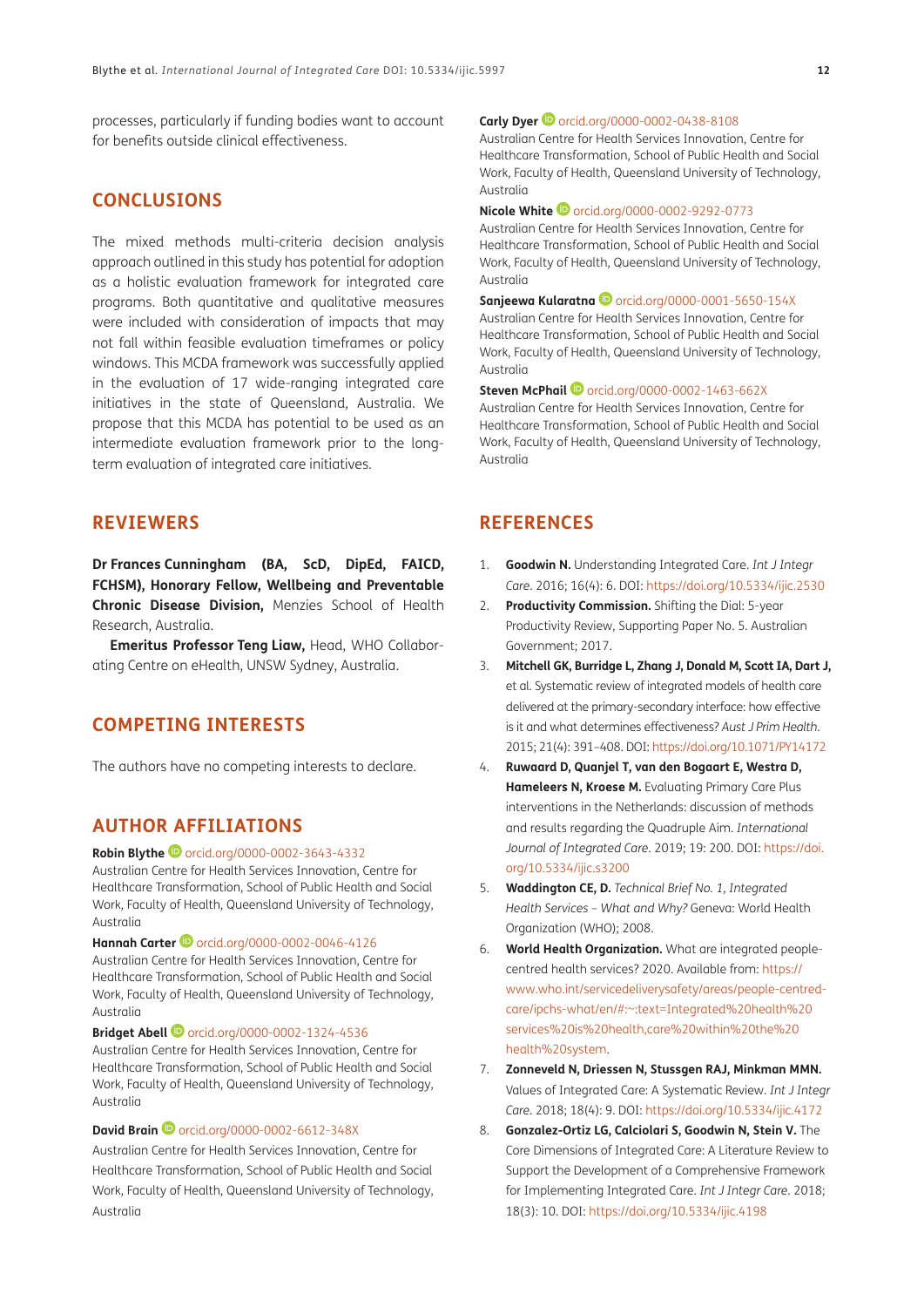- <span id="page-12-0"></span>9. **Kadu M, Ehrenberg N, Stein V, Tsiachristas A.**  Methodological Quality of Economic Evaluations in Integrated Care: Evidence from a Systematic Review. *Int J Integr Care*. 2019; 19(3): 17. DOI: [https://doi.org/10.5334/](https://doi.org/10.5334/ijic.4675) [ijic.4675](https://doi.org/10.5334/ijic.4675)
- <span id="page-12-1"></span>10. **Suter E, Oelke N, Lima MA, Stiphout M, Janke R, Witt R,** et al. Indicators and Measurement Tools for Health Systems Integration: A Knowledge Synthesis. *International Journal of Integrated Care*. 2017; 17. DOI: [https://doi.](https://doi.org/10.5334/ijic.3931) [org/10.5334/ijic.3931](https://doi.org/10.5334/ijic.3931)
- <span id="page-12-2"></span>11. **Farmanova E, Baker GR, Cohen D.** Combining Integration of Care and a Population Health Approach: A Scoping Review of Redesign Strategies and Interventions, and their Impact. *Int J Integr Care*. 2019; 19(2): 5. DOI: [https://doi.](https://doi.org/10.5334/ijic.4197) [org/10.5334/ijic.4197](https://doi.org/10.5334/ijic.4197)
- <span id="page-12-3"></span>12. **Blythe R, Naidoo S, Abbott C, Bryant G, Dines A, Graves N.** Development and pilot of a multicriteria decision analysis (MCDA) tool for health services administrators. *BMJ Open*. 2019; 9(4): e025752. DOI: [https://doi.](https://doi.org/10.1136/bmjopen-2018-025752) [org/10.1136/bmjopen-2018-025752](https://doi.org/10.1136/bmjopen-2018-025752)
- <span id="page-12-19"></span>13. **Marsh K, M IJ, Thokala P, Baltussen R, Boysen M, Kalo Z,** et al. Multiple Criteria Decision Analysis for Health Care Decision Making—Emerging Good Practices: Report 2 of the ISPOR MCDA Emerging Good Practices Task Force. *Value Health*. 2016; 19(2): 125–37. DOI: [https://doi.org/10.1016/j.](https://doi.org/10.1016/j.jval.2015.12.016) [jval.2015.12.016](https://doi.org/10.1016/j.jval.2015.12.016)
- <span id="page-12-20"></span>14. **Marsh K, Thokala P, Youngkong S, Chalkidou K.**  Incorporating MCDA into HTA: challenges and potential solutions, with a focus on lower income settings. *Cost Eff Resour Alloc*. 2018; 16(Suppl 1): 43. DOI: [https://doi.](https://doi.org/10.1186/s12962-018-0125-8) [org/10.1186/s12962-018-0125-8](https://doi.org/10.1186/s12962-018-0125-8)
- <span id="page-12-21"></span>15. **Wahlster P, Goetghebeur M, Kriza C, Niederlander C, Kolominsky-Rabas P, National Leading-Edge Cluster Medical Technologies 'Medical Valley EMN.** Balancing costs and benefits at different stages of medical innovation: a systematic review of Multi-criteria decision analysis (MCDA). *BMC Health Serv Res*. 2015; 15: 262. DOI: <https://doi.org/10.1186/s12913-015-0930-0>
- <span id="page-12-4"></span>16. **Hugo Centre for Migration and Population Research.**  1270.0.55.005 – *Australian Statistical Geography Standard (ASGS): Volume 5 – Remoteness Structure*, July 2016 Canberra: Australian Bureau of Statistics; 2016. Available from: [https://www.abs.gov.au/ausstats/abs@.nsf/](https://www.abs.gov.au/ausstats/abs@.nsf/mf/1270.0.55.005) [mf/1270.0.55.005.](https://www.abs.gov.au/ausstats/abs@.nsf/mf/1270.0.55.005)
- <span id="page-12-5"></span>17. **Valentijn PP, Schepman SM, Opheij W, Bruijnzeels MA.** Understanding integrated care: a comprehensive conceptual framework based on the integrative functions of primary care. *Int J Integr Care*. 2013; 13: e010. DOI: <https://doi.org/10.5334/ijic.886>
- <span id="page-12-6"></span>18. **Bodenheimer T, Sinsky C.** From triple to quadruple aim: care of the patient requires care of the provider. *Ann Fam Med*. 2014; 12(6): 573–6. DOI: [https://doi.org/10.1370/](https://doi.org/10.1370/afm.1713) [afm.1713](https://doi.org/10.1370/afm.1713)
- <span id="page-12-7"></span>19. **World Health Organization.** WHO global strategy on people-centred and integrated health services: interim report. World Health Organization; 2015.
- <span id="page-12-8"></span>20. **Rothman AA, Wagner EH.** Chronic illness management: what is the role of primary care? *Ann Intern Med*. 2003; 138(3): 256–61. DOI: [https://doi.org/10.7326/0003-4819-](https://doi.org/10.7326/0003-4819-138-3-200302040-00034) [138-3-200302040-00034](https://doi.org/10.7326/0003-4819-138-3-200302040-00034)
- <span id="page-12-9"></span>21. **Bird S, Noronha M, Sinnott H.** An integrated care facilitation model improves quality of life and reduces use of hospital resources by patients with chronic obstructive pulmonary disease and chronic heart failure. *Aust J Prim Health*. 2010; 16(4): 326–33. DOI: [https://doi.org/10.1071/](https://doi.org/10.1071/PY10007) [PY10007](https://doi.org/10.1071/PY10007)
- 22. **Perkins R.** What constitutes success? The relative priority of service users' and clinicians' views of mental health services. *Br J Psychiatry*. 2001; 179: 9–10. DOI: [https://doi.](https://doi.org/10.1192/bjp.179.1.9) [org/10.1192/bjp.179.1.9](https://doi.org/10.1192/bjp.179.1.9)
- <span id="page-12-10"></span>23. **Kotronoulas G, Kearney N, Maguire R, Harrow A, Di Domenico D, Croy S, et al.** What is the value of the routine use of patient-reported outcome measures toward improvement of patient outcomes, processes of care, and health service outcomes in cancer care? A systematic review of controlled trials. *J Clin Oncol*. 2014; 32(14): 1480–501. DOI: <https://doi.org/10.1200/JCO.2013.53.5948>
- <span id="page-12-11"></span>24. **Busse R, Stahl J.** Integrated care experiences and outcomes in Germany, the Netherlands, and England. *Health Aff (Millwood)*. 2014; 33(9): 1549–58. DOI: [https://](https://doi.org/10.1377/hlthaff.2014.0419) [doi.org/10.1377/hlthaff.2014.0419](https://doi.org/10.1377/hlthaff.2014.0419)
- <span id="page-12-12"></span>25. **Vickers KS, Ridgeway JL, Hathaway JC, Egginton JS, Kaderlik AB, Katzelnick DJ.** Integration of mental health resources in a primary care setting leads to increased provider satisfaction and patient access. *Gen Hosp Psychiatry*. 2013; 35(5): 461–7. DOI: [https://doi.](https://doi.org/10.1016/j.genhosppsych.2013.06.011) [org/10.1016/j.genhosppsych.2013.06.011](https://doi.org/10.1016/j.genhosppsych.2013.06.011)
- <span id="page-12-13"></span>26. **Marshall GN, Hays RD.** *The patient satisfaction questionnaire short-form (PSQ-18)*. CA: Rand Santa Monica; 1994.
- <span id="page-12-14"></span>27. **Meguro M, Barley EA, Spencer S, Jones PWJC.**  Development and validation of an improved, COPD-specific version of the St. *George Respiratory Questionnaire*. 2007; 132(2): 456–63. DOI: [https://doi.org/10.1378/chest.06-](https://doi.org/10.1378/chest.06-0702) [0702](https://doi.org/10.1378/chest.06-0702)
- <span id="page-12-15"></span>28. **Lacy BE, Chan JL.** Physician Burnout: The Hidden Health Care Crisis. *Clin Gastroenterol Hepatol*. 2018; 16(3): 311–7. DOI: <https://doi.org/10.1016/j.cgh.2017.06.043>
- <span id="page-12-16"></span>29. **Brand SL, Thompson Coon J, Fleming LE, Carroll L, Bethel A, Wyatt K.** Whole-system approaches to improving the health and wellbeing of healthcare workers: A systematic review. *PLoS One*. 2017; 12(12): e0188418. DOI: [https://doi.](https://doi.org/10.1371/journal.pone.0188418) [org/10.1371/journal.pone.0188418](https://doi.org/10.1371/journal.pone.0188418)
- <span id="page-12-17"></span>30. **Damschroder LJ, Aron DC, Keith RE, Kirsh SR, Alexander**  JA, Lowery JC. Fostering implementation of health services research findings into practice: a consolidated framework for advancing implementation science. *Implementation science: IS*. 2009; 4: 50. DOI: [https://doi.](https://doi.org/10.1186/1748-5908-4-50) [org/10.1186/1748-5908-4-50](https://doi.org/10.1186/1748-5908-4-50)
- <span id="page-12-18"></span>31. **Rabin R, de Charro F.** EQ-5D: a measure of health status from the EuroQol Group. *Annals of medicine*. 2001; 33(5): 337–43. DOI: [https://doi.](https://doi.org/10.3109/07853890109002087) [org/10.3109/07853890109002087](https://doi.org/10.3109/07853890109002087)